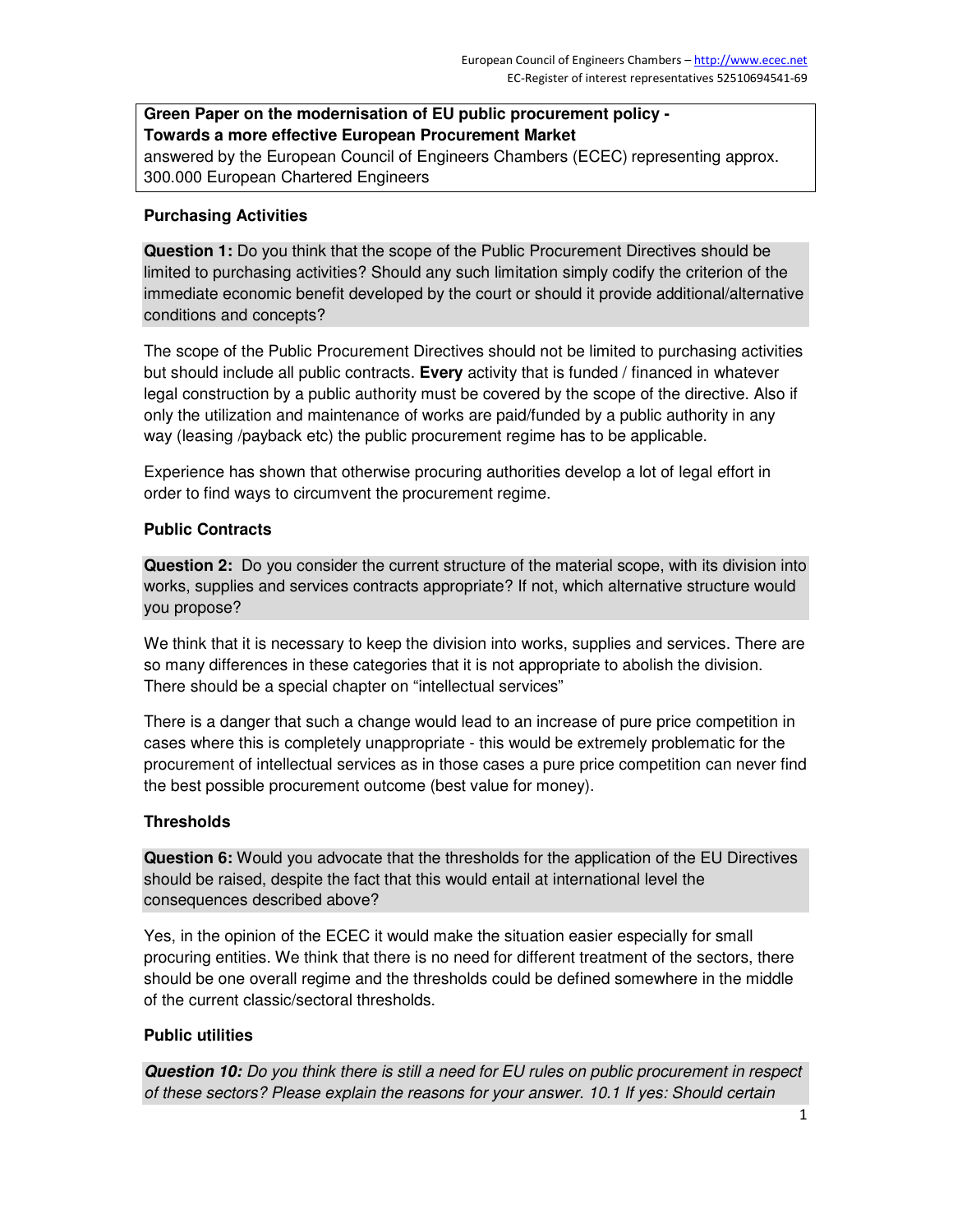*sectors that are currently covered be excluded or, conversely, should other sectors also be subject to the provisions? Please which sectors should be covered and give the reasons for your answers* 

No, we do not think that there is still a need for special regulations in respect to these sectors. On the contrary - in practice the different treatment of branches / procuring authorities is disturbing and not comprehensible (eg. railway building company in sector / highway building company not, the same about water / wastewater). See also Question 6.

## **Improving the Toolbox for Contracting Authorities**

**Question 14:** Do you think that the current level of detail of the EU public procurement rules is appropriate?

This question will be answered in connection with the following thematic questions. Overall we think that it is appropriate, nevertheless in some aspects more detail would be good (e.g. more detailed rules for negotiated procedure), others could be less detailed (e.g. selection criteria – more flexibility for the procuring authority would be good).

## **General Procedures**

**Question 15:** Do you think that the procedures as set out in the current Directives allow contracting authorities to obtain the best possible procurement outcomes? If not, how should the procedures be improved in order to alleviate administrative burdens/reduce transaction cost and duration of the procedures, while at the same time guaranteeing that contracting authorities obtain best value for money

ECEC is not of the opinion that all the procedures set out in the Directive facilitate the achievement of the best possible procurement outcomes. For the procurement of intellectual services the negotiated procedure with prior publication is most appropriate. In view to transparency it would be important to establish an obligation to publish the decision making process / the results for the award of the contract (like the minutes of an award jury).

All procedures that are only based on price are not appropriate for intellectual services. Even if there is a high percentage of the weight on quality criteria there are many cases in which the set quality requirements are easily reachable for everyone which means that in the end the price is the only decisive criterion.

It is in the nature of intellectual services that contract specifications cannot be established precisely in advance. So in order to get the best outcome for contracting authorities it is necessary to apply quality orientated procurement procedures only. To ensure cost-efficiency as well as the best technical solution for a project it is necessary to prohibit the lowest-price criteria in procurement procedures for intellectual services and to clarify in the Directive that intellectual services can only be contracted after quality orientated procurement procedures. As mentioned above we therefore think that the negotiated procedure – with the amendment mentioned above - is the most appropriate procedure and would definitely reduce cost and duration of the procedure and at the same time guarantee best value for money.

**Question 16:** Can you think of other types of procedures which are not available under the current Directives and which could, in your view, increase the cost-effectiveness of public procurement procedures?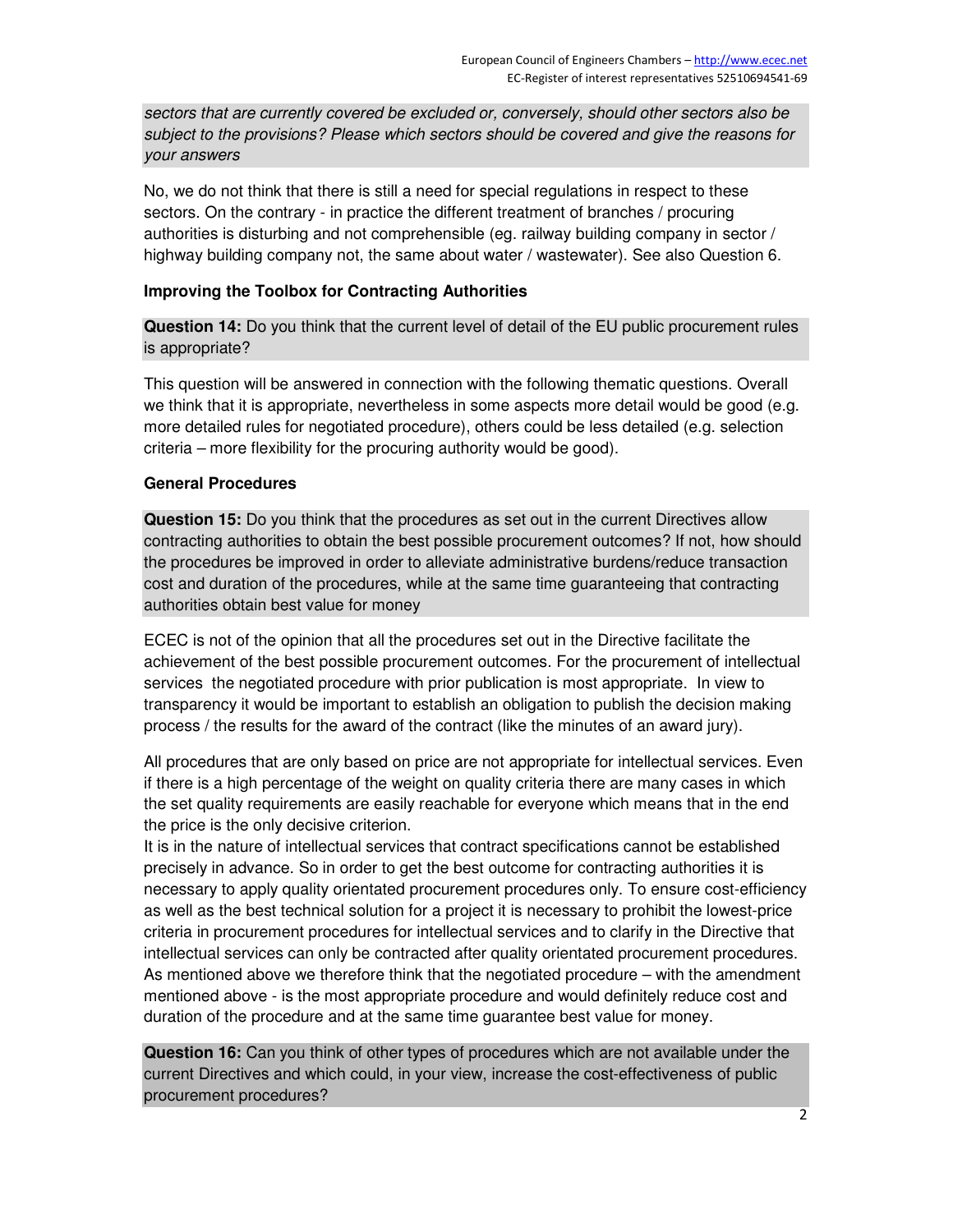Modified negotiated procedure – see Question 15

**Question 17:** Do you think that the procedures and tools provided by the Directive to address specific needs and to facilitate private participation in public investment through public-private partnership (e.g. dynamic purchasing system, competitive dialogue, electronic auctions, design contests) should be maintained in their current form, modified (if so, how) or abolished?

ECEC has no experience from dynamic purchasing and electronic auctions which are not applicable to our sector.

We have found the procedure of framework agreements [Art. 32] useful however for covering the needs of contracting authorities, especially where they are concluded with a single economic operator or several economic operators and contracts are awarded by application of the terms laid down in the framework agreement; where contracts are awarded by reopening competition, the framework agreement reduces to a tool for having selected economic operators on standby and is therefore less effective. All together it does not seem to be a well fitting tool for the procurement of intellectual services.

The competitive dialogue procedure is not considered useful in our sector since it constitutes an inefficient means of defining the project: the project definition is worked on in parallel by all selected candidates, with considerable input of highly qualified staff, while a conventional multi-disciplinary engineering firm could just as well investigate and compare the alternative solutions, even for particularly complex projects . We feel that the same conclusion applies, mutatis mutandis, to other intellectual services, e.g. lawyers, financial advisers.

Even if remuneration is foreseen, the experience to date is that the required (technical, financial, legal) input is so significant that it is essentially borne by the candidates, constituting a high transaction cost.

Finally, the issue of cherry-picking of the ideas of the candidates by the contracting authorities is still a major concern; after all, the purpose of the exercise is precisely "to identify the means best suited to satisfy their needs" [Art. 29, par. 3].

Regarding design contests, ECEC understands that they continue to be useful for award of architectural design services in showcase projects of high aesthetic value.

**Question 18:** On the basis of your experience with the use of the accelerated procedure in 2009 and 2010, would you advocate a generalisation of this possibility of shortening the deadlines under certain circumstances? Would this be possible in your view without jeopardizing the quality of the offers?

No, as the deadlines are tight already, shortening them would indeed jeopardise the quality of the offers and the development of competition, as especially SME would find it more difficult to allocate staff for project preparation at even shorter notice.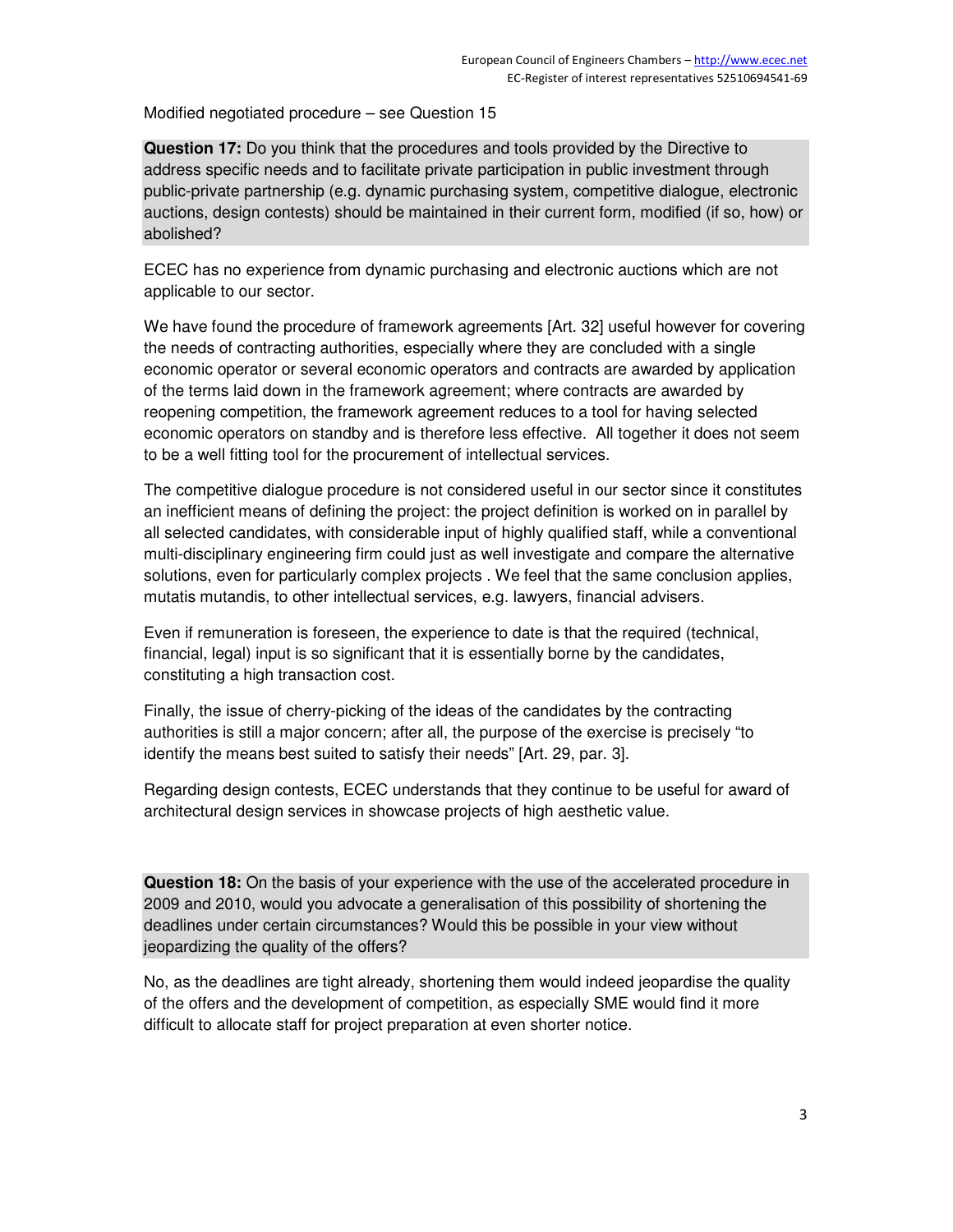## **More negotiation**

**Question 19:** Would you be in favour of allowing more negotiation in public procurement procedures and/or generalising the use of negotiated procedure with prior publication?

As already mentioned we think that the negotiated procedure is the most appropriate and quality orientated procedure for the procurement of intellectual services that would reduce cost and duration of the procedure and at the same time guarantee best value for money (see also Question 15).

It is also very attractive for the procuring authority (reduction of candidates), therefore we definitely favour generalising the use of negotiated procedure with prior publication for intellectual services.

But: This cannot be a price-negotiation - only adjusted to the description of objectives and tasks.

**Question 20:** In the latter case, do you think that this possibility should be allowed for all types of contracts/all types of contracting authorities, or only under certain.

Negotiated procedure with prior publication should be the standard procedure for intellectual services. But it is not appropriate for all types of goods/services.

**Question 21:** Do you share the view that a generalised use of the negotiated procedure might entail certain risks of abuse/discrimination? In addition to the safeguard already provided for in the Directive for the negotiated procedure, would additional safeguards for transparency and non-discrimination be necessary in order to compensate for the higher level of discretion? If so, what could such additional safeguards be?

The prior publication guarantees transparency and non-discrimination. It is extremely important that a lot of bidders have access, also for the participation of small/young architectural/engineering offices. In view to transparency it would also be important to establish an obligation to publish the decision making process / the results for the award of the contract (like the minutes of a jury in the design contest).

#### **Selection and award**

**Question 23:** Would you be in favour of a more flexible approach to the organisation and sequence of the examination of selection and award criteria as part of the procurement procedure? If so, do you think it should be possible to examine the award criteria before the selection criteria?

**Question 24:** Do you consider that it could be justified in exceptional cases to allow contracting authorities to take into account criteria pertaining to the tenderer himself in the award phase? If so, which cases, and which additional safeguards would in your view be needed to guarantee the fairness and objectivity of the award decision in such a system?

Yes.We are in in favour of a more flexible approach to the organisation and sequence of the examination of selection and award criteria as part of the procurement procedure **for certain type of contracts** ( engineering projects.)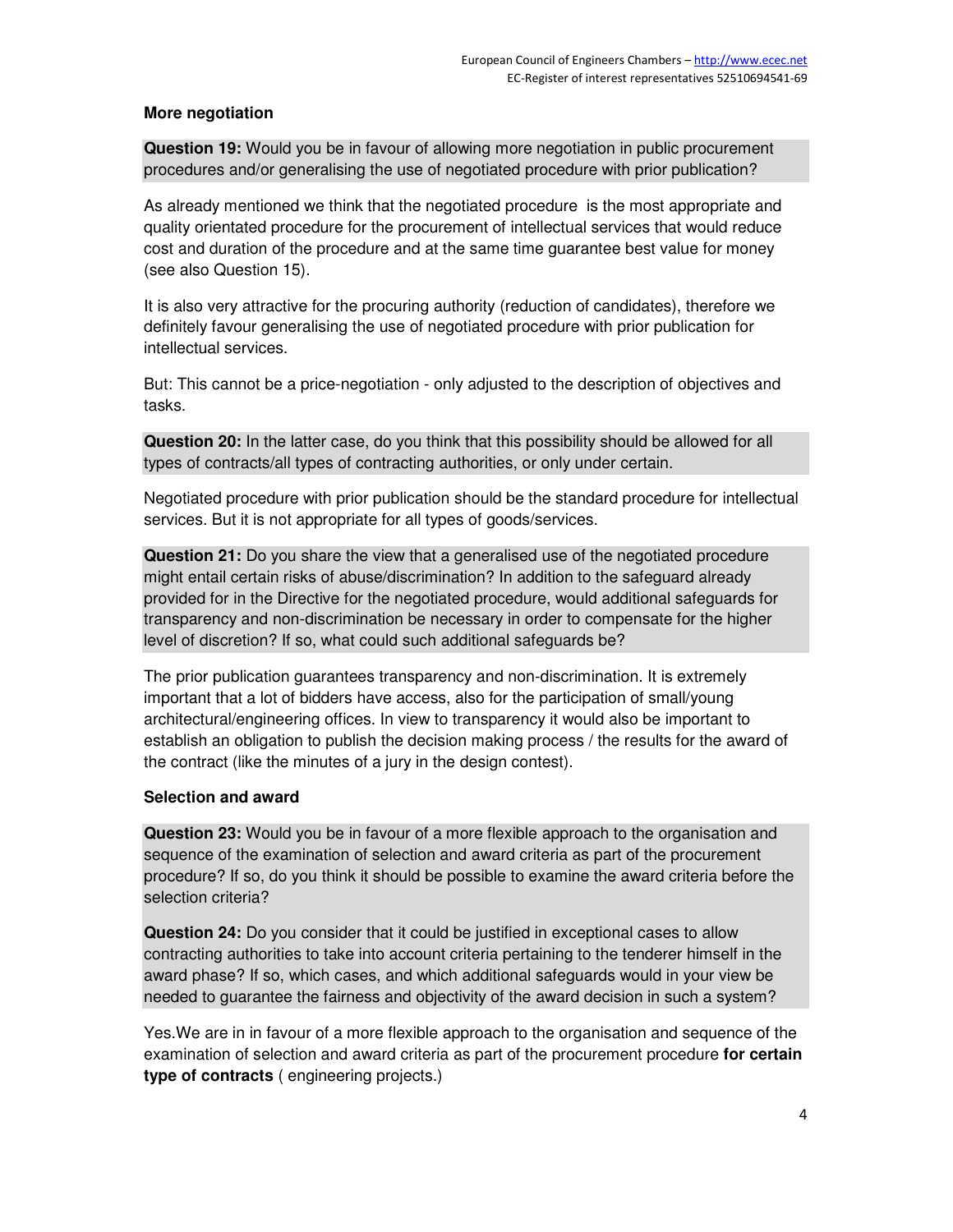We think that it should be possible to examine the award criteria before the selection criteria for the above mentioned contracts.

As far as we point out the importance of the quality of contract decision, which is closely related to the qualification of key experts, providing services, we consider it could be justified in exceptional cases to allow contracting authorities to take into account criteria pertaining to the tenderer himself in the award phase. In our view, additional safegard measure should be the appointment of an independent, well qualified Project manager, managing the investment process on behalf of the investor.

#### Motives:

Procurement needs to take into account the specific characteristics of services – the services, provided by chartered engineers are creative, intellectual services.

We expect to see the objectives of EU procurement policy in the future much more focused on supporting and promoting good quality engineers, providing quality engineering services.

This will require flexibility in rules and mandatory requirements to do this effectively.

Therefore we think, it would be useful to change the existing rules for providing engineering services (as intellectual services):

We consider the examination of award criteria as more important than examination of selection criteria. For that reason we think it should be possible and useful to examine the award criteria before the selection criteria. Such an aproach will make impossible the introduction of discrimination requirements in the tender documentations.

Furthermore, in our opinion, the selection and awarding processes have to be with more emphasis on the quality of the services provided. Quality must be a guiding focus in awarding contracts.

With regards to above mentioned contracts, we propose on the award stage **to eliminate the criterion on the lowest price only.** Going for lowest price can risk seriously the quality of services. As award criterion to be applied only the criterion "Economical Most Advantageous Tender". At the same time a greater weight is to be given to the quality of the technical proposal and the key expert's qualification.

## **Taking past performance into account**

**Question 25:** Do you think the Directive should explicitly allow previous experience with one or several bidders to be taken into account? If yes, what safeguards would be needed to prevent discriminatory practices?

Previous experience is obviously taken into account by way of previously issued certificate of performance/references. In any other form it is very problematic. If it actually would be allowed, at least the following minimum safeguards would be necessary: An obligation to have a clear display of the assessment/quantitation of the previous experience, a clarification that only the own positive experiences of a public procurement authority could be accepted, not those of other authorities and a clarification, that this is not appropriate for smaller projects under a certain threshold because there is a danger to eliminate young offices with little experience from the market. All together previous experience with a bidder could only be accepted with a very minor weight.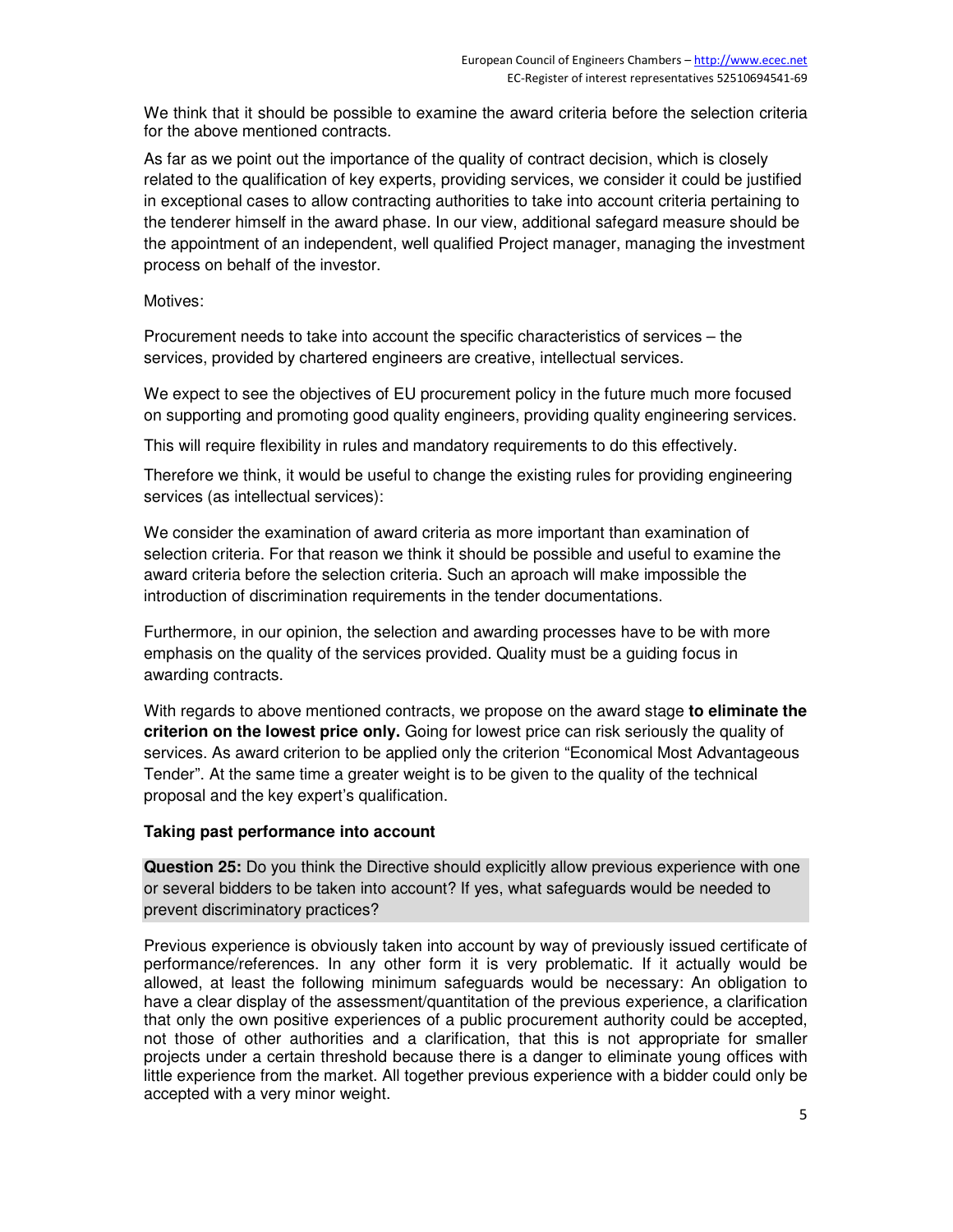## **More legal certainty for awards below the thresholds of the Directive**

**Question 29:** Do you think that in the case-law of the Court of Justice as explained in the Commission Interpretative Communication provides sufficient legal certainty for the award of contracts below the thresholds of the Directive? Or would you consider the additional guidance, for instance on the indications of a possible cross-border interest, or any other EU initiative, might be needed? On which point would you deem this relevant or necessary?

We think that some regulations for the implementation of the basic principles of the treaty that have to be applied for awards below the thresholds of the Directive would be. For example in cases of direct awards it would be necessary - in order to secure transparency to establish some basics of transparency like the information of results for all participants who made a price offer.

## **Better Access for SMEs and Start-ups**

**Question 46:** Do you think that EU public procurement rules and policy are already sufficiently SME-friendly? Or, alternatively, do you think that certain rules of the Directive should be reviewed or additional measures be introduced to foster SME participation in public procurement? Please explain your choice.

No, in the opinion of the ECEC procurement rules are not sufficiently SME-friendly.

Eligibility/Selection criteria

It is a huge practical problem that – although Article 44 of the Directive states that the requirements on economic and financial standing and technical and/or professional ability for a specific contract must be related and proportionate to the subject of the contract – selection criteria are in many cases inadequate and excessively high. Also the required references are very often not in proportion to the contract subject.

It is necessary that the procuring authority is able to find a reasonable relation between the total amount of the contract and the requirements. For this it is necessary that the responsible person within the procuring authority is well qualified (additional measures: training, awareness raising measures).

Another problem is, that the period in which required reference projects must have been realised in order to be accepted (Article 48, paragraphe 2, subparagraph ii of Directive 2004/18/EC stipulates three years!) is often too short. A change in the directive expanding this foreseen 3-years timeframe for intellectual services is therefore extremely important. Even procuring authorities themselves have in many cases recognised that this timeframe is problematic and extremely unrealistic and have therefore started to use longer time-frames. The directive has to be amended accordingly.

- Financial guarantees

There is a very negative tendency to move the risks from the client to the provider of the architectural/engineering services. This is of course a problem for SMEs and This is of course a problem for SMEs and Microenterprises.

Disproportional financial guarantees (bank guarantees to cover risks even when they are beyond the control of the architectural/engineering office, retention of resources in the form of participation guarantees should be prohibited.

Cooperation to provide required capacities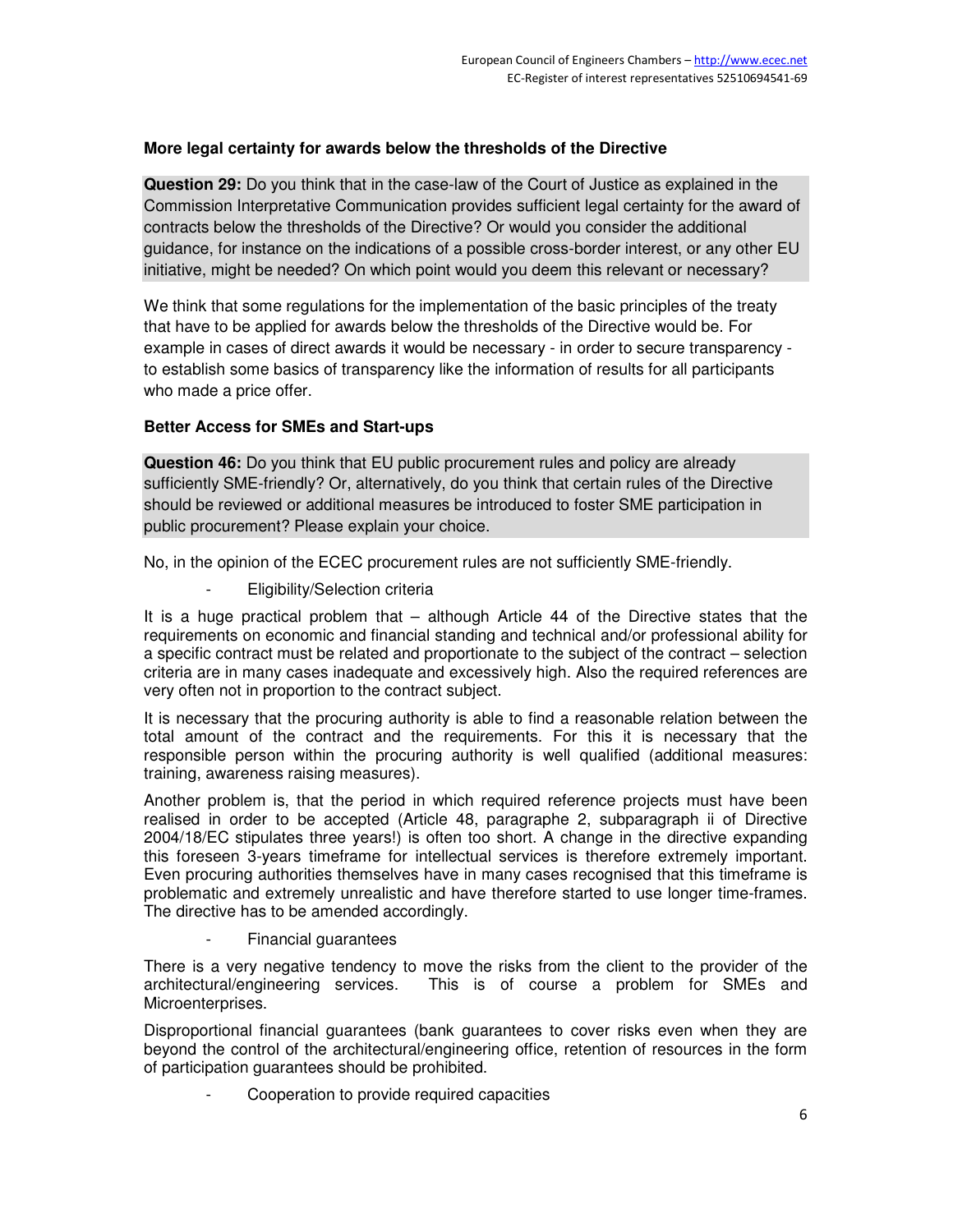Project-orientated cooperations of bidders should be possible – so no limitations to a certain number.

Enhancing the publication of prior information notices would be helpful in order to give more time and possibility to form such partnerships. Nevertheless this should not be combined with a reduction of deadlines following the publication of a prior information notice. As SMEs and especially Microenterprises have very little capacity to deal with the preparation of tender documents, close time limits are problematic.

Administrative burdens

The possibilities to reduce administrative burdens for tenderers should be reviewed. We think that self-declaration is a good tool, additionally the use of databases by contracting authorities should be enforced.

**Question 47:** Would you be of the opinion that some of the measures set out in the Code of best Practices should be made compulsory for contracting authorities, such as subdivision into lots (subjects to certain caveats)?

**Question 48:** Do you think that rules relating to the choice of the bidder entail disproportionate administrative burdens for SMEs? If so, how could these rules be alleviated without jeopardizing guarantees for transparency, non-discrimination and high-quality implementation of contracts?

See Questions 46 and 49/50

**Question 49:** Would you be in favour of a solution which would require submission and verification only by short-listed candidates / the winning bidder?

Yes definitely, not all bidders but only the short-listed candidates (in 2-phase procedures) / the winners shall be required to verify their self declaration.

**Question 50:** Do you think that self-declarations are an appropriate way to alleviate administrative burdens with regard to evidence for selection criteria, or are they not reliable enough to replace certificates? On which issues could self-declaration be useful (particularly facts in the sphere of the undertaking itself) and on which not?

Self-declarations on all aspects of eligibility are a good solution. Ideally this can be combined with the use of databases with all the relevant information on the eligibility / ability / capacity of bidders, but the winner / the short listed candidates (in 2-phase procedures) have to provide certificates

**Question 51:** Do you agree that excessively strict turnover requirements for proving financial capacity are problematic for SMEs? Should EU legislation set a maximum ratio to ensure the proportionality of selection criteria (for instance: maximum turnover required may not exceed a certain multiple of the contract value)? Would you propose other instruments to ensure that selection criteria are proportionate to the value and the subject-matter of the contract?

Yes. It is a huge practical problem that – although Article 44 of the Directive states that the requirements on economic and financial standing and technical and/or professional ability for a specific contract must be related and proportionate to the subject of the contract – selection criteria are in many cases inadequate and excessively high. Also the required references are very often not in proportion to the contract subject.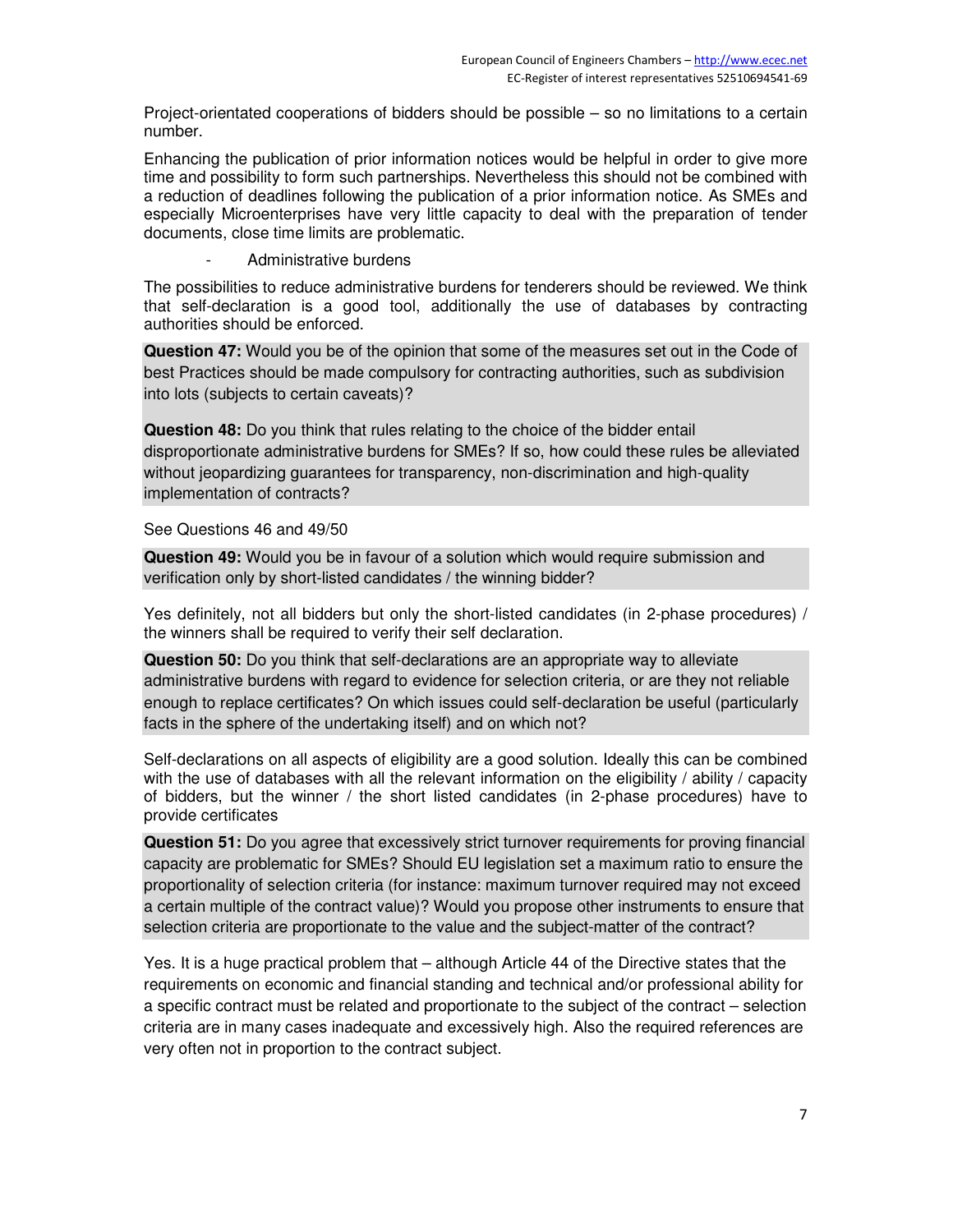It is necessary that the procuring authority is able to find a reasonable relation between the total amount of the contract and the requirements. For this it is necessary that the responsible person within the procuring authority is well qualified (additional measures: training, awareness raising measures)

## **"How to buy" in order to achieve the Europe 2020 objectives**

**Question 62:** Do you consider that the rules on technical specifications make sufficient allowance for the introduction of considerations related to other policy objectives?

Currently, due to the sustainability criteria, there is enough room for policy objectives that promote the EU's strategic objectives for 2020.

**Question 63:** Do you share the view that the possibility of defining technical specifications in terms of performance of functional requirements might enable contracting authorities to achieve their policy needs better than defining them in terms of strict detailed technical achievements? If so, would you advocate making performance or functional requirements mandatory under certain conditions?

No, not always. It depends on the policy framework. Performance or functional requirements can challenge parties to come with sustainable and/or innovative solutions for certain policy objectives. Particularly when these are included in the award criteria and costs do not play a crucial role. We do not advocate to make the performance and functional requirements in certain circumstances mandatory. For each project the most appropriate solution (form of contract) could be different.

# **Requiring the most relevant selection criteria**

**Question 69:** What would you suggest as useful examples of technical competence or other selection criteria aimed at fostering the achievement of objectives such as protection of environment, promotion of social inclusion, improving accessibility for disabled people and enhancing innovation?

These objectives are very important, but their inclusion in the public procurement procedure (as a criteria) would mislead the result. It would give an opportunity for misconduct without a chance of control.

## **Using the most appropriate award criteria**

**Question 70:** The criterion of the most economically advantageous tender seems to be best suited for pursuing other policy objective. Do you think that, in order to take best account of such policy objectives, it would be useful to change the existing rules (for certain types of contracts / some specific sectors / in certain circumstances)?

**70.1.1** to eliminate the criterion of lowest price only

**70.1.2** to limit the use of the price criterion or the weight which contracting authorities can give to the price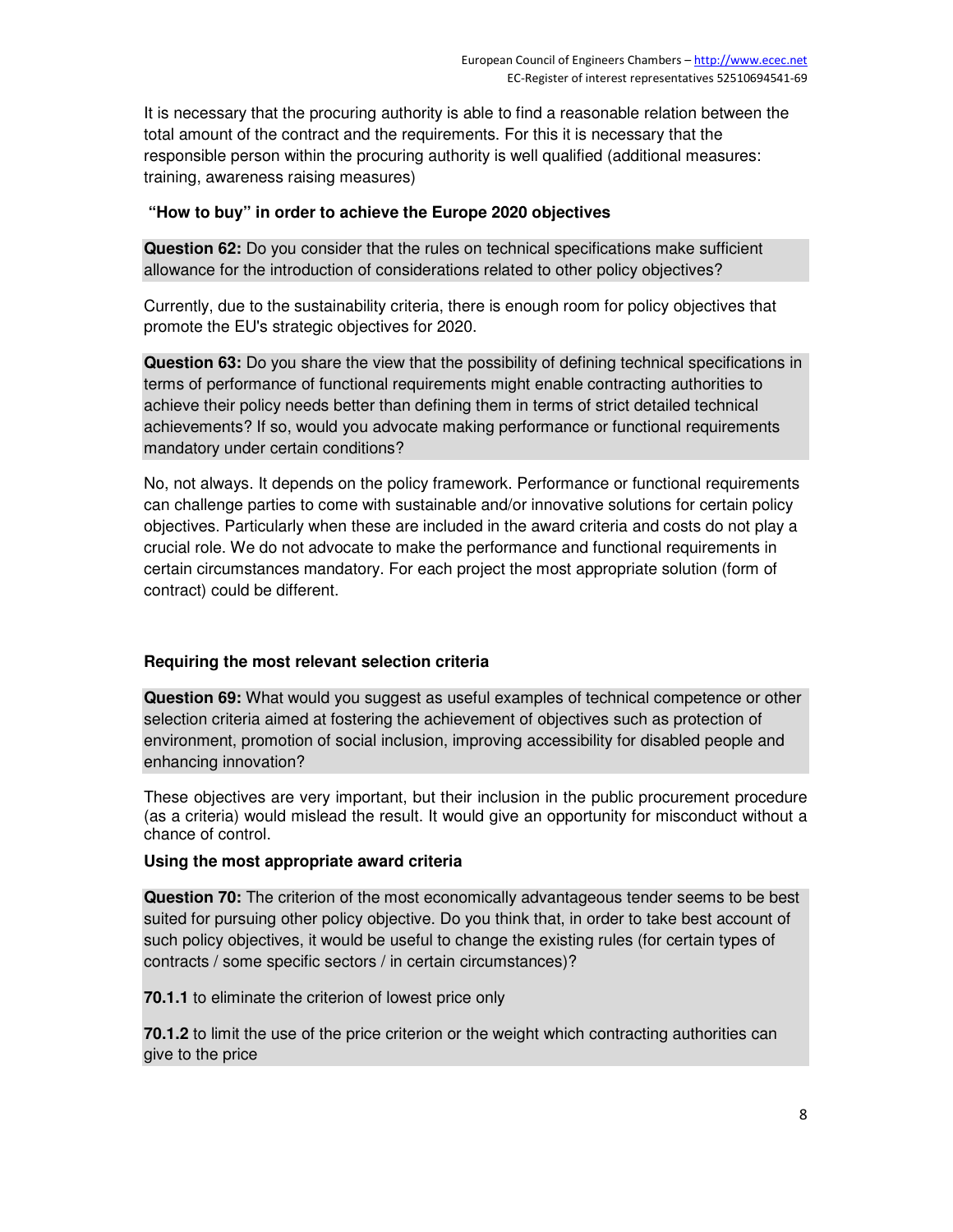**70.1.3** to introduce a third possibility of award criteria in addition to the lowest price and the economically most advantageous offer? If so, which alternative criterion would you propose that would make it possible to both pursue other policy objectives?

Yes, we fully agree that for pursuing other policy objective the MEAT is best suited. Therefore the criterion of lowest price only should be eliminated for such cases.

Yes, this would be an important step in order to enforce quality instead of price competitions.

Additionally it is also important that criteria are set up adequately. If they are configured in a way that all participants can fulfil them, this leads to a mere price competition even if the weight of the price is very low

Current public procurement legislation and policy remains too narrow and restrictive to fully achieve many key environmental sustainable development objectives.

ECEC is convinced that the EU should do more to encourage contracting authorities to choose services on the basis of sustainable development considerations.

The Chartered engineers and consultants are requested to support and contribute to achieving the headline targets of Europe 2020 Strategy. The Engineering services should be shifted towards the new eco-efficient technologies, should be provided with a culture for innovations.

In that respect we think that in order to take best account of such policy objectives, it would be useful to change the existing rules for intellectual services.

We propose:

- to eliminate the criterion of the lowest price only (on the award stage)
- to limit the weight which contracting authorities can give to the price (within the criterion of the most economically advantageous tender).

#### Motive:

This approach will ensure sustainable decisions, taken on the basis of quality, safety, environmental criteria and life-cycle costs. When using awarding of contracts based on lowest price, the innovations are neglected and the technical progress is limited.

#### **Innovation**

**Question 91:** Do you think there is a need for further promote and stimulate innovation through public procurement? Which incentives/measures would support and speed up the take-up of innovation by public sector bodies?

Yes, the ECEC sees a need for further promotion and stimulation innovation through public procurement.

Measures would be to use quality and innovation orientated procurement procedures (design contest, negotiated procedure with prior publication) and to adjust award criteria accordingly to enhance development of innovative solutions.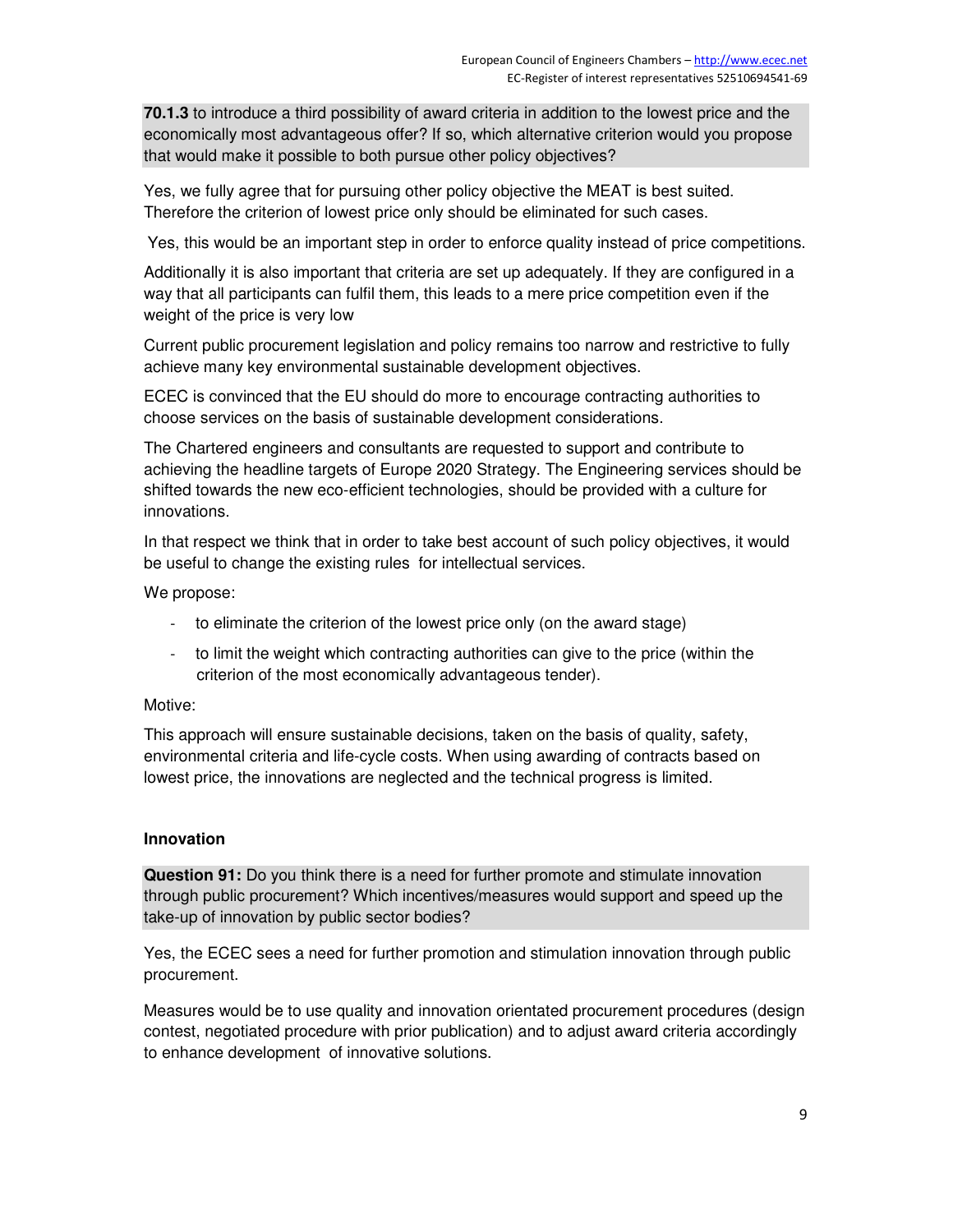**Question 92:** Do you think that the competitive dialogue allows sufficient protection of intellectual property rights and innovative solutions, such as to ensure that the tenderers are not deprived of the benefits from their innovative ideas?

No, the ECEC is of the opinion that the competitive dialogue offers no adequate protection of intellectual property rights. In reality the contracting authorities are in a bind between the obligation to protect the confidential information and on the other hand the need to disclose some information in order to identify solutions.

**Question 93:** Do you think that other procedures would better meet the requirement of strengthening innovation by protecting original solutions? If so, which kind of procedures would be the most appropriate?

See Question 91

*-* 

-

**Question 94:** In your view, is the approach of pre-commercial procurement, which involves contracting authorities procuring R&D services for the development of products that are not yet available on the market, suited to stimulating innovation? Is there a need for further best practice sharing and/or benchmarking of R&D procurement practices used across Member States to facilitate the wider usage of pre-commercial procurement? Might there be any other ways not covered explicitly in the current legal framework in which contracting authorities could request the development of products or services not yet available on the market? Do you see any specific ways that contracting authorities could encourage SMEs and start-ups to participate to pre-commercial procurement?

Yes, we feel that the approach of pre-commercial procurement is suited to stimulate innovation. There should be also a platform for exchanging views and information on innovation and also for best practice sharing and facilitating the wider use of pre-commercial procurement.

We are not aware of the other ways not covered by the current legal framework in which contracting authorities could request the development of products or services not yet available on the market.

**Question 95:** Are other measures needed to foster the innovation capacity of SMEs? If so, what kind of specific measures would you suggest?

Yes, many SMEs and especially Microenterprises are not financially strong enough to foster the innovation capacity. Specific measures are e.g. special SME funds, specific affordable insurance.

**Question 96:** What kind of performance measures would you suggest to monitor progress and impact of innovative public procurement? What data would be required for this performance measures and how it can be collected without creating an additional burden on contracting authorities and /or economic operators?